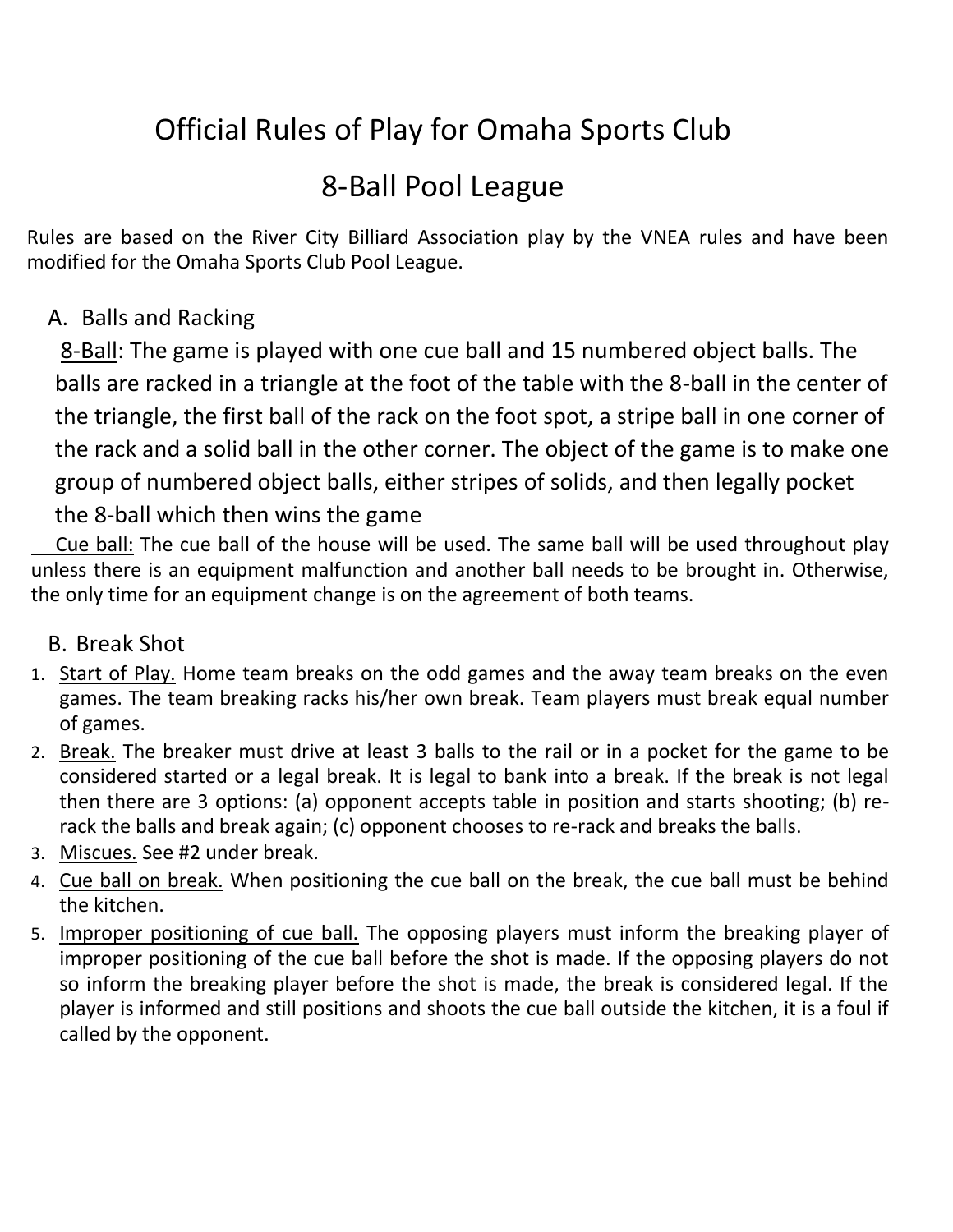- 6. 8-ball on the Break. During League play, making the 8-ball on the break is not a win or a loss. The 8-ball is spotted and play continues. If the breaker makes the 8-ball and scratches, then the opponents have the cue ball in the kitchen and the 8-ball is spotted.
- 7. No balls on Break. If the breaker does not make any balls then it is the opponents turn to shoot having an open table.
- 8. Jump ball. If a player jumps on object ball off the table on the break shot, it is a foul and the opponent has the option of (a) accepting the table in position and shooting or (b) taking cue ball in hand behind the kitchen and shoot. Any jumped balls are spotted in numerical order.

#### C. Open Table

The table is always open immediately after the break shot. The shooter must shoot again and legally pocket a ball to determine the group for that game. On an open table, the shooter can shoot at either group of balls. The first ball can be made by any of the various shots involving the cue ball and object ball. It can also be used in a combination shot, using a stripe to make a solid, or vice versa. The 8-ball can also be used in combination to make the first group ball. Once a "group" is determined, the next player approaching the table cannot receive credit for a table run. A table run must consist of one player taking all seven balls of the determined group and the 8-ball off the table in one turn.

#### D. Game

Call pocket on 8-ball shot (kiss-offs from the rails do not have to be called). To legally pocket a ball, a player is required to designate, before each shot, the ball and pocket he/she is shooting. Obvious "straight in" shots do not have to be called but bank shots and combinations are not considered obvious. Failure to call or pocket the object ball in the correct pocket is loss of turn. Players should stay back from the table and out of the shooters direct line of shot while the opponent is at the table so as not to distract his/her play (except during a close hit).

#### E. Play

1. If a shooter inadvertently pockets his/her opponent's ball, it remains down. However, if the shooter does not legally pocket one of his/her own group, he/she loses his/her turn.

2. If a player fails to make the 8-ball while shooting at it, the game continues. If a player scratches the cue ball while shooting at the 8-ball, it is a LOSS of game.

3. Object balls knocked off the table are handled accordingly: if any object ball is jumped off the table; it is a foul and loss of turn, unless it is the 8-ball which is loss of game. Any jumped object balls are spotted in numerical order.

4. Coaching and discussions need to be kept to a minimum like a minute or 2 to keep play moving. No coaching from other teams or people not playing on the table, please.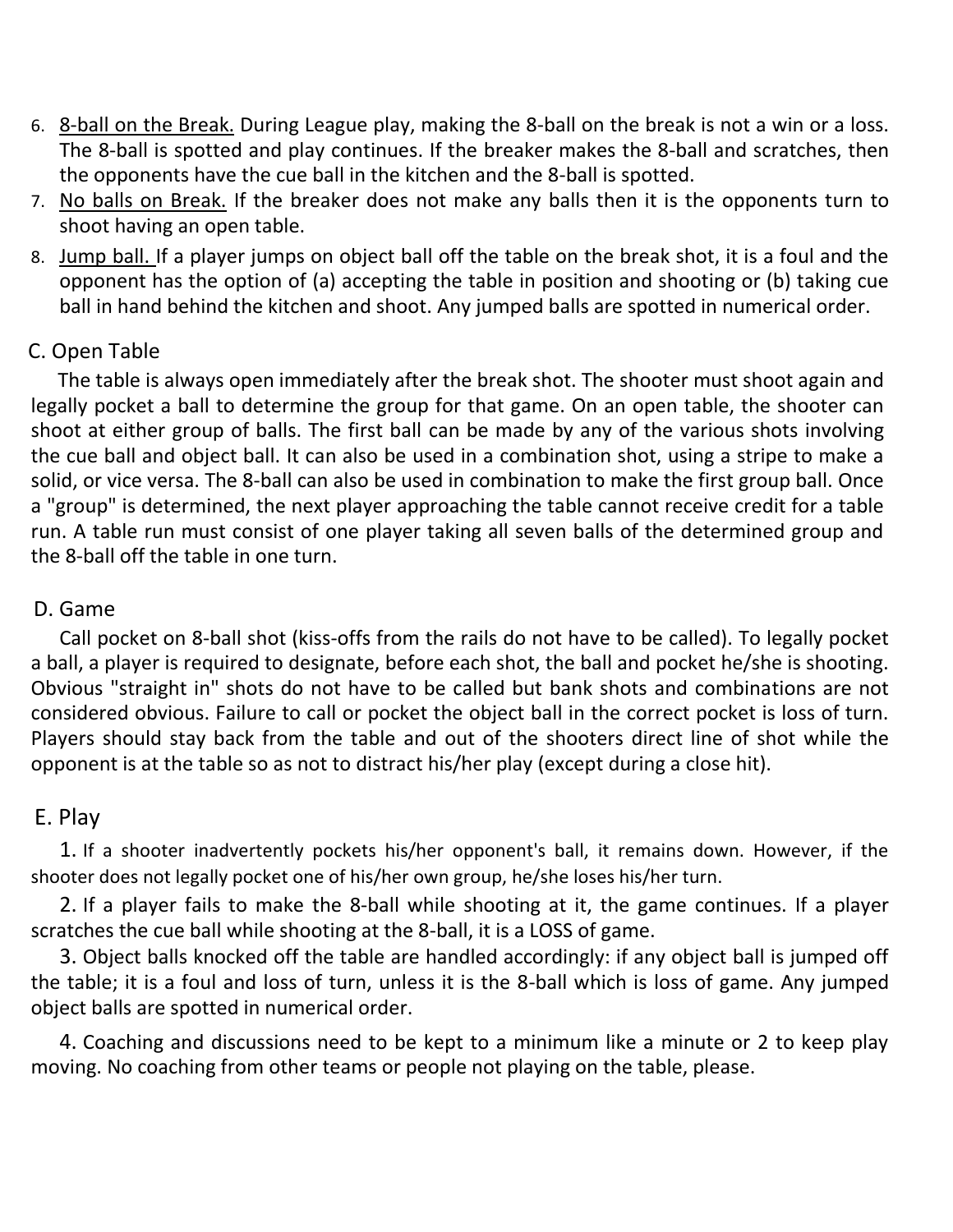- Automatic Loss of Game
- 1. Pocketing the 8-ball out of turn.
- 2. Pocketing the 8-ball on the same stroke as the last of his/her own group of balls.
- 3. Scratching while shooting at/or pocketing the 8-ball.
- 4. Jumping or knocking the 8-ball off the table at any time.
- 5. Pocketing the 8-ball in a pocket other than the one called.

# G. Legal Shots

On all shots, a player must strike object ball then drive the cue ball, object ball, or another ball to a rail or a pocket. Failure to do so is a foul and will be ball in hand. It is permissible for the shooter to bank the cue ball off a rail before contacting his object ball but then the object ball, cue ball, or another ball must go to a rail or a pocket or it is a foul.

### H. Fouling

All fouls must be called and acknowledged before the next shot is taken. (Exception is scratching) It is the opponents' responsibility, if the shot is close, to ask for the opponents to observe the shot.

The following results in a foul:

- 1. Failure to make a legal shot.
- 2. Shooting the cue ball off the table or into a pocket.
- 3. Scratching on the break or deflects the cue ball prior to hitting the racked balls. The opponent player has ball in hand behind the kitchen.
- 4. When placing the cue ball in position, any forward stroke motion contacting the cue ball is not a legal shot and is a foul. Contacting the cue ball with any part of the cue tip will be considered a shot however not a legal shot and becomes a foul.
- 5. Shooting without at least one foot on the floor.
- 6. If a ball is frozen on a cushion, the opposing player must notify the player shooting before the shot that the ball is "frozen". This applies to any shot where the cue ball's first contact with a ball is with one that is frozen to a cushion or to the cue ball itself. After the cue ball makes contact with the frozen ball, the shot must result in either (a) a ball being pocketed, (b)the cue ball to contact a cushion, (c)the frozen ball moved to contact a cushion attached to separate rail, (d)another object ball being caused to contact a cushion with which it was not already in contact. Failure to do one of the above results in a foul, A ball which is touching a cushion at the start of a shot and then is forced into a cushion attached to the same rail, is not considered to have been driven to the cushion unless it leaves the cushion, contacts another ball, and then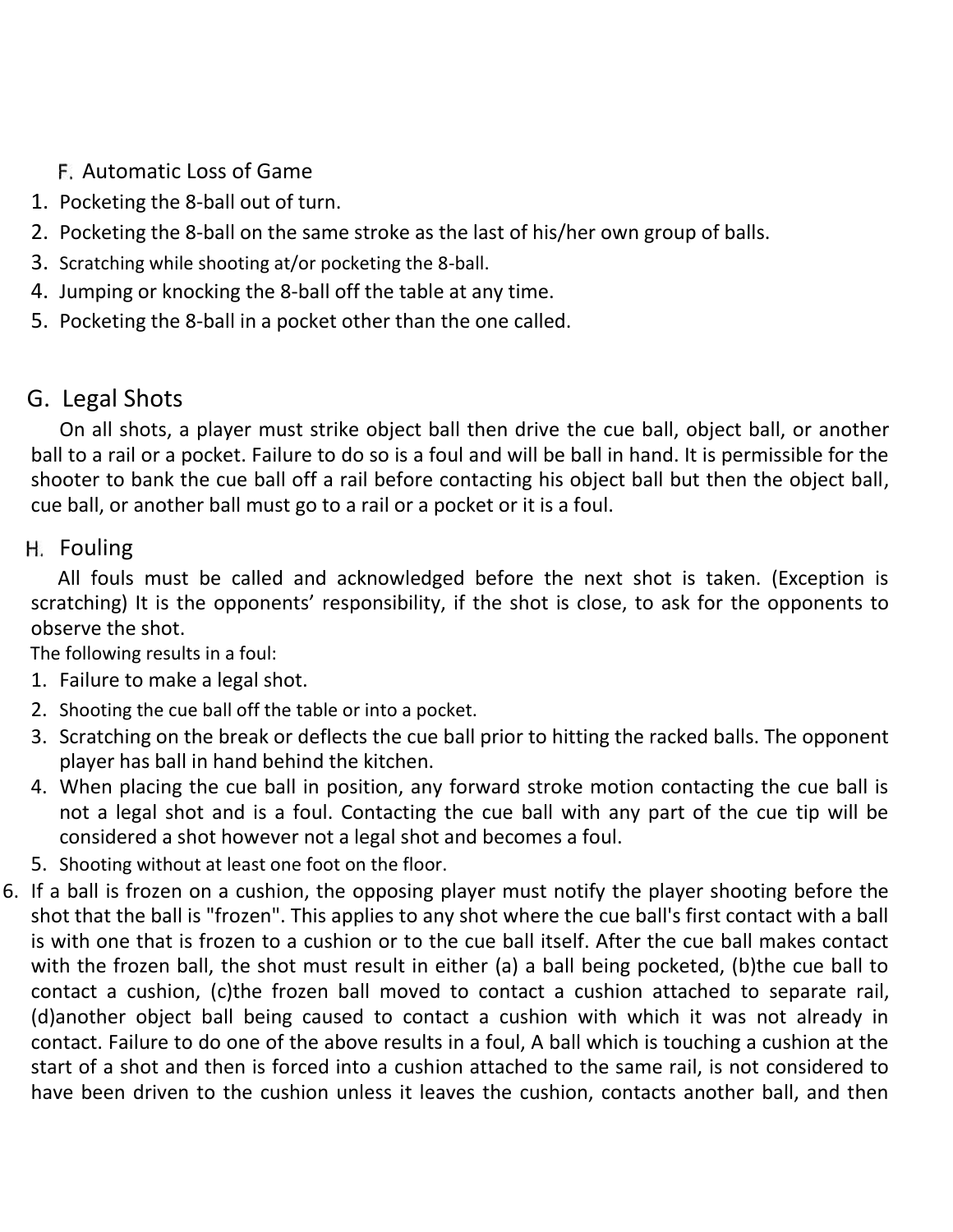contacts the cushion again. An object ball is not considered frozen to a cushion unless it is examined and announced by your opponent, prior to that object ball being involved in a shot.

- 7. Accidentally moving or touching any ball is not a foul and needs to be placed back as close as to the original spot as possible.
- 8. Picking up the cue ball while any balls are still in motion is a foul.
- 9. Push shots and double hits are considered fouls.

10.With cue ball in hand, touching any object ball with the cue ball is a foul or touching any object balls with a hand is a foul.

11. Moving any object ball with hand or stick that later interferes with the path of the cue ball is a foul.

12.Jumping objects off the table.

13. Illegal jumping of ball (intentionally scooping under the ball).

## **I. Penalty for Fouling**

1. Only players involved can call a foul. The opponent receives ball in hand for the next shot except on break.

2. A player must stop shooting when a foul is called. If a player refuses to yield, the opposing team can protest.

### J. Protest Procedures

If a protest is called, then the chairperson must be called for a ruling, then play continues.

## K. Forfeits – No Call and No Show

If a team or subs do not show for a match and no arrangements are made, the winning team receives the equivalent of their team average. The team that did not show will get 5 points per game. OR if the team that did show up agrees to reschedule and play the match, this is fine, it is their decision. Other arrangements will be made in bad weather.

Every team needs to be present and ready to play at 7 pm. If you are unable to be there at 7 pm, please call the league chair or the team you are scheduled to play to let them know. If no call and the team shows up more than 10 minutes late, the first game will be a forfeit. The team that showed will get 10 points and the late team will get 5 points. If the team is more than 20 minutes late, see above paragraph on Forfeits as a no show. The decision is up to the team that was on time.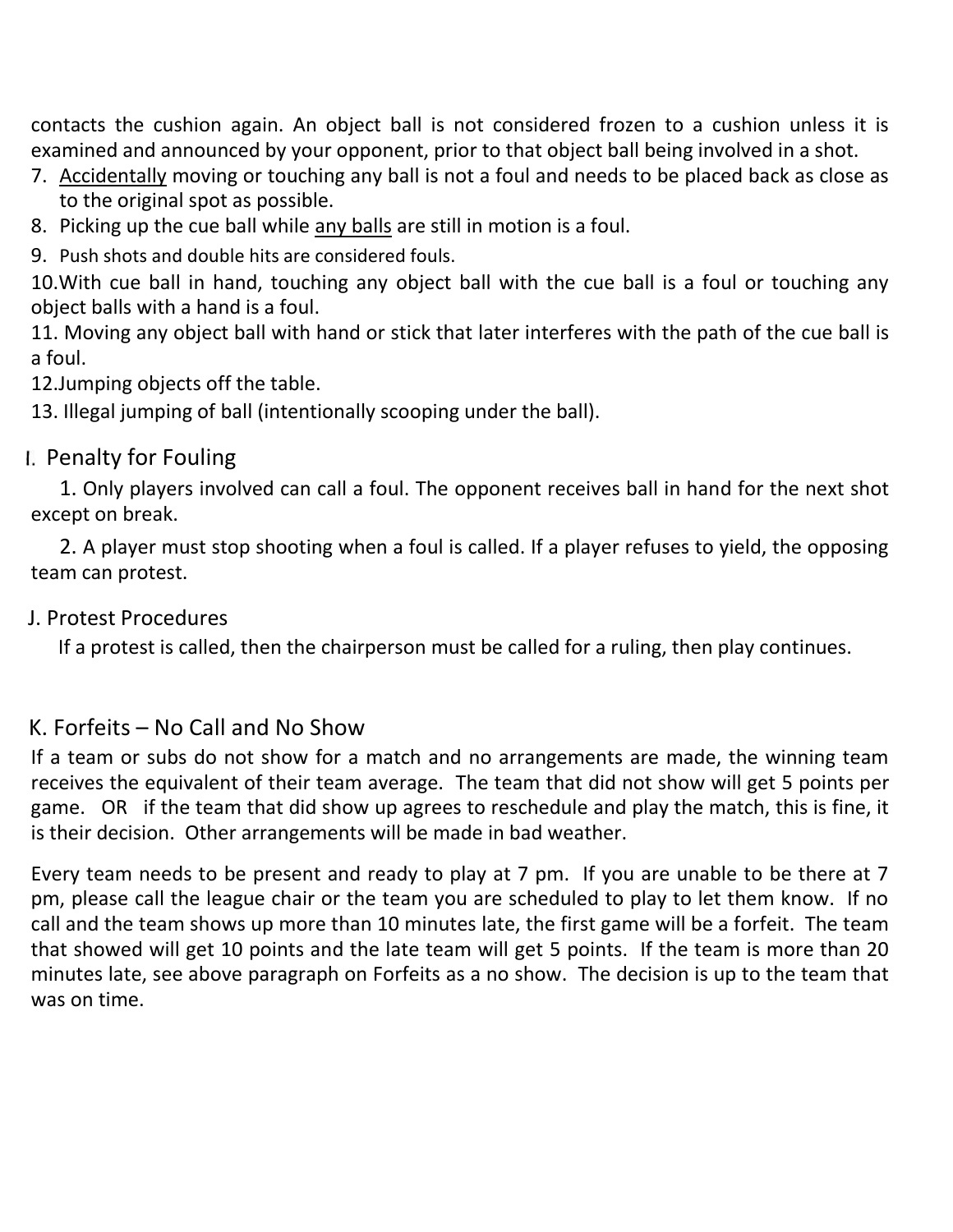### L. Unsportsmanlike Conduct

Unsportsmanlike conduct by a player or the chairperson: The person receives a warning. If the conduct persists, then it becomes a league vote for the player to be allowed to continue or removed from the league.

### M. General Rule Definitions

l. Double Hits: It is a foul if the cue ball is truck more than once on a shot by the cue tip. It is still a foul if the cue ball has left initial contact with the cue tip and then is struck a second time in the course of the same stroke.

2. Push Shots: It is a foul if the cue ball is pushed by the cue tip, with contact being maintained for more than the momentary time needed in a stroked shot.

3. Player Responsibility: The player is responsible for chalk, bridges, files, and any other items or equipment need to be kept away from the table or if they fall on the cue ball, it is a foul.

4. Balls moving spontaneously: If a ball shifts, settles, turns, or otherwise moves "by itself", the ball shall remain in the position it assumed and play continues. A hanging ball that falls into a pocket "by itself" after being motionless for five seconds or longer shall remain pocketed. If the 8-ball falls, it will be replaced as closely as possible to its position prior to falling.

5. Spotting Balls; A single ball is place on the foot spot. If more than one ball is to be spotted, they are placed on the long string beginning on the foot spot and advancing toward the foot rail.

6. Playing from behind the kitchen: When a shooter is shooting from the kitchen, he/she must drive the ball to a point outside the kitchen before it makes contact with a rail or an object ball. The base of the cue must be behind the line.

7. Shooting the wronq qroup: If a player shoots the wrong group of balls and shoots in a second wrong ball and the opponent does not call a foul after the first illegal shot, the players should switch their group of balls.

8. Illegal jumping of ball: It is a foul if a player strikes the cue ball below center ("digs under it") and intentionally causes it to rise off the bed of the table, in an effort to clear an obstructing ball. Such jumping action may occasionally occur accidentally, and such "jumps" are not to be considered fouls on their face. Jump shots are illegal in the pool hall at Big Johns and therefore illegal on the league.

#### N. Handicap

In scoring, each player receives one point for each of his/her group of balls (stripes or solids) legally pocketed, plus three points when the 8-ball is legally pocketed. This makes a total of ten (10) points per game. Averages are calculated by dividing the total number of points by the total number of games played. If the difference in the average of one team is .8 or more than their opponent, the opponent will receive one ball handicap per game. 2 balls handicap per game will be given if there is more than 1.8 difference. No more than 2 balls per game handicap will be used.